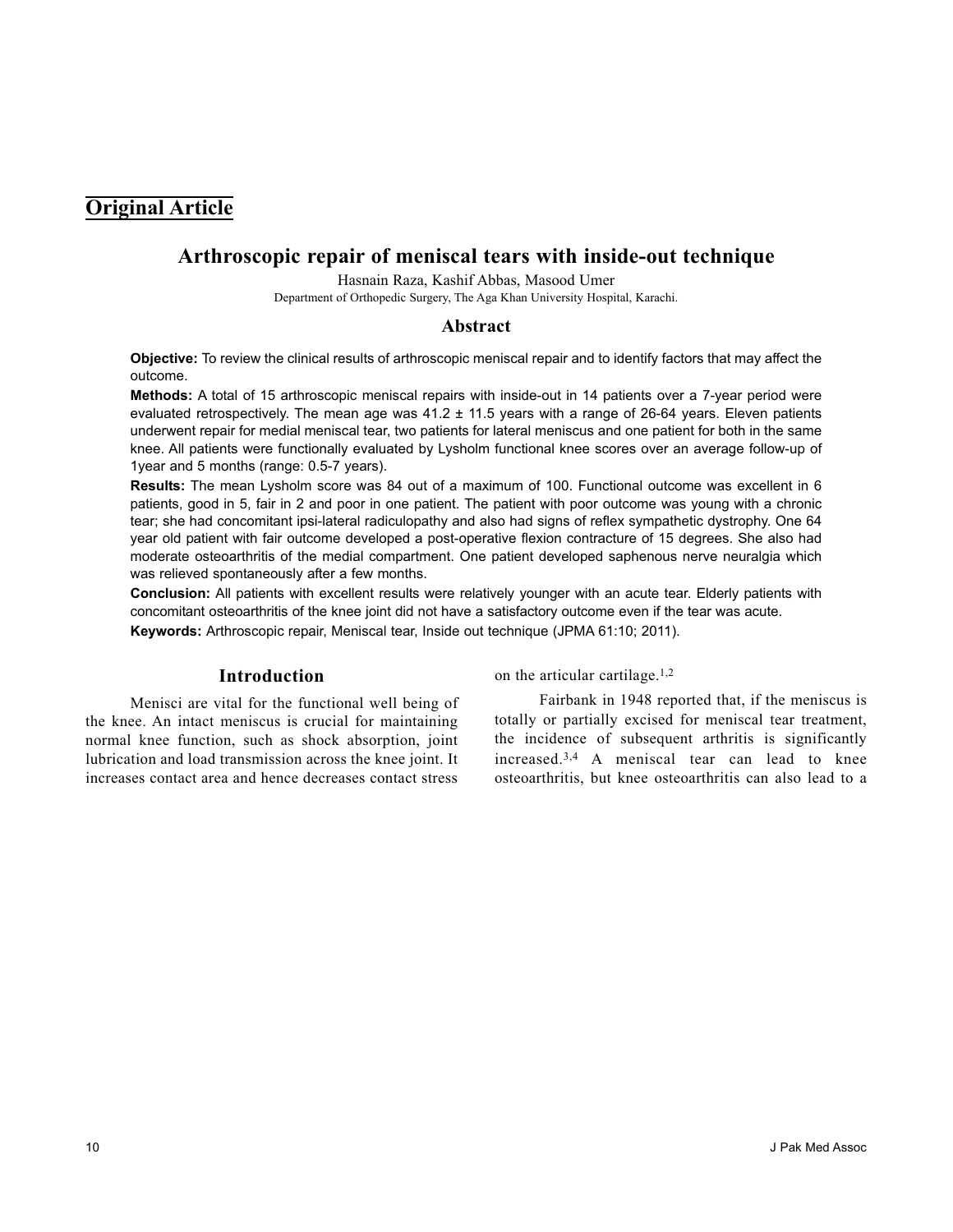spontaneous meniscal tear through breakdown and weakening of meniscal structure.<sup>5</sup> Hence, it is desirable to preserve menisci whenever possible by repairing them.<sup>6</sup> However, all meniscal tears are not amenable to repair, and each case must be critically assessed for repair suitability.<sup>7</sup>

Warner and Harner classified meniscal tears on the basis of their location in three zones of vascularity red-red (fully within the vascular area), red-white (at the border of the vascular area), and white (within the avascular area). They use this classification to determine the potential for healing after repair. Tears in red-red and red-white zones have good potential for healing after repair.<sup>8</sup> Successful repair and healing relieves meniscal symptoms and allows the patient to return to full function.<sup>9</sup>

Thomas Annandale performed the first open meniscal repair in 1883 and Hiroshi Ikeuchiis credited with performing the first arthroscopic meniscal repair in 1969 in Tokyo.<sup>10</sup> Meniscal repair techniques have evolved over time from initial open repair to arthroscopically assisted inside-out, outside-in and all inside techniques. Arthroscopically assisted inside-out suture repair technique is well established and considered the gold standard,<sup>11</sup> but some studies showed no difference in healing between all inside and inside-out suture repair technique,<sup>9</sup> and inside-out versus outside-in repair technique.<sup>12</sup>

This study was conducted to review our clinical results of meniscal repair by arthroscopically assisted inside-out technique and to identify factors that may affect results, which in turn influence our future management of such cases.

## **Patients and Methods**

This is a case series, including retrospective review of all patients who underwent arthroscopic assisted meniscal repair for isolated meniscal injury. Patients who had stable tears which were not subluxating into the joint or who had concomitant procedures done such as anterior cruciate ligament reconstruction or proximal tibial fracture fixation were excluded.

All patients presented with pain and limitation of range of motion of the knee joint. They could not squat and had difficulty in walking. Data was collected and analysed on SPSS version 16.0.

Patients were divided into two groups based on the time interval between onset of symptoms and repair, early (within 3 months) and late (beyond 3 months).

All patients were treated arthroscopically with inside-out technique. This technique, as the name implies, involves placing sutures into the knee by a needle through a cannula and retrieving outside the joint capsule. A few centimeter incision was made, dissecting and retrieving the sutures just outside the capsule and tying a secure knot. Additional sutures were then placed in similar fashion at approximately 3 to 5-mm intervals to complete the repair. Vertical sutures were placed for all tears. After suturing, the stability of the stitches were checked by arthroscopy. In almost all cases size 1 prolene was used except one in which size 1 PDS suture was used as prolene was not available on one day, but PDS can also maintain its strength for at least 6 months which is good enough time for the meniscus to heal. Though this patient had a good clinical outcome but still it is recommended to use Prolene 1 as the suture of choice. Any additional procedures that promote and augment healing were not done such as trephine, drilling or fibrin clot.

Immediately after the operation, the knee was immobilized in a brace with intermittent range of motion at knee, for 4 weeks depending on the size, extent and stability of the tear. The postoperative regime was partial weight bearing for 4-6 weeks. Activity was then gradually increased over the next few weeks. Squatting and running activities were not allowed for 3 months. Sports activities were permitted only after 6 months. Healing of all repairs were assessed clinically; no imaging study was done for confirmation due to cost constraints.

A questionnaire based on the Lysholm functional knee scores was filled by the patient himself or one of the authors in the clinic during patient's follow up visit or by conversation with patient on telephone. Clinical assessment of results was based on questionnaire analysis. The scores of 95and above out of 100 were considered excellent, 84 to 94 good, 65 to 83 fair and below 65 were poor. The functional outcome in patients with excellent and good scores were accepatable while fair and poor outcome were unaccepatable. Lysholm functional knee scoring system is well established and has acceptable reliability, validity and responsiveness.<sup>13</sup>

## **Results**

A total of 15 arthroscopic meniscal repair were done with inside-out technique in 14 patients, (8 females and 6 males) over the period of seven years, from January 2001 to December 2007.

The mean age at repair was  $41.2 \pm 11.5$  years. Only four patients were above the age of 50 years. Three had a good outcome and one a fair outcome. Increasing age was not considered a barrier for repair of the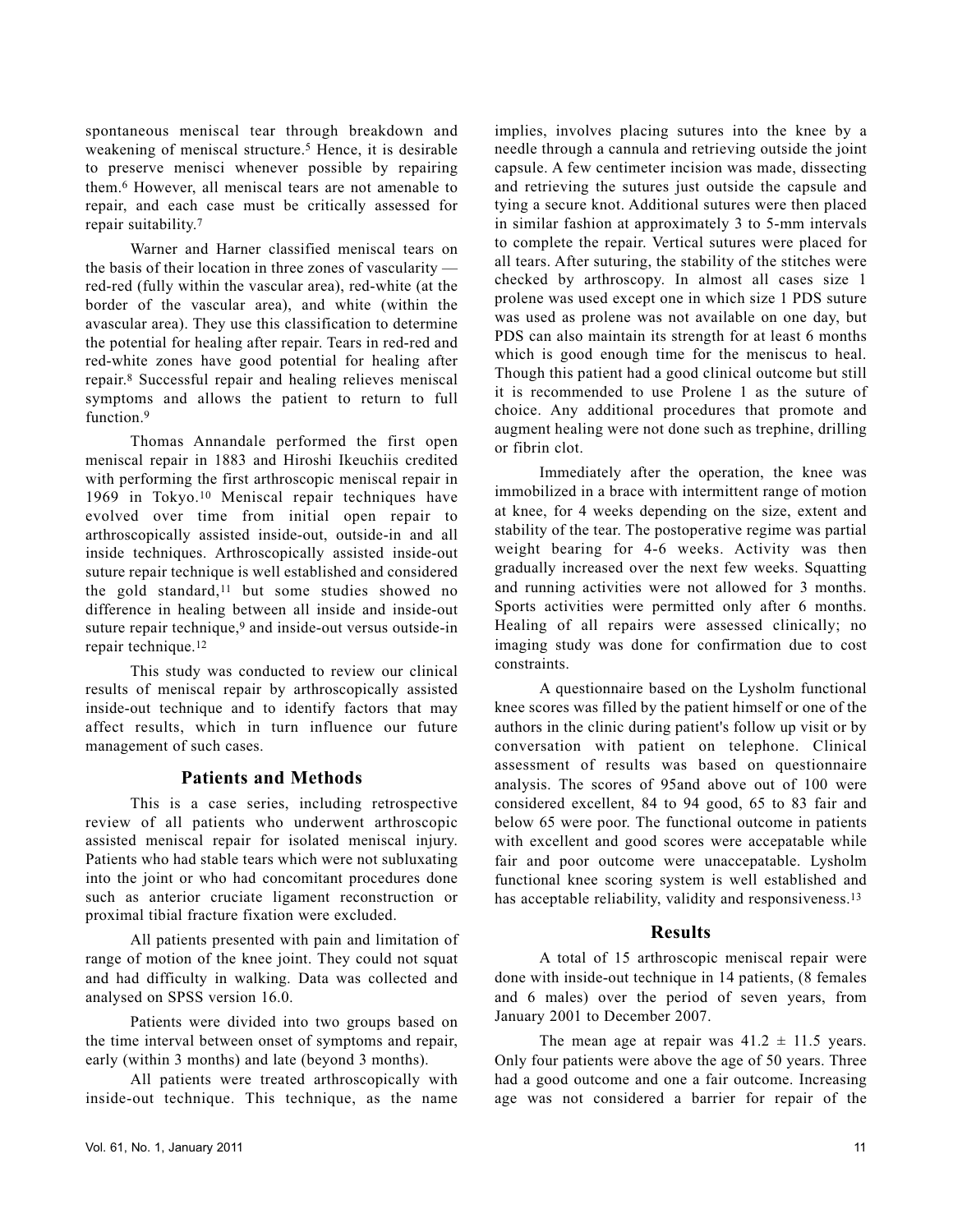| Serial No. | Age (years) | <b>Sex</b> | <b>Duration of symptoms</b><br>(months) | Location of tear (medial,<br>lateral or both menisci) | Functional<br>outcome |
|------------|-------------|------------|-----------------------------------------|-------------------------------------------------------|-----------------------|
|            |             |            |                                         |                                                       |                       |
|            | 55          | Female     | 6                                       | Medial                                                | Good                  |
| 2          | 34          | Female     | 0.5                                     | Medial                                                | Excellent             |
| 3          | 35          | Female     | 0.5                                     | Both                                                  | Excellent             |
| 4          | 48          | Male       | 12                                      | Lateral                                               | Excellent             |
| 5          | 32          | Female     | 6                                       | Medial                                                | Poor                  |
| 6          | 32          | Male       | 24                                      | Medial                                                | Excellent             |
| 7          | 42          | Male       | 6                                       | Medial                                                | Fair                  |
| 8          | 38          | Female     | 2                                       | Medial                                                | Excellent             |
| 9          | 64          | Female     | 36                                      | Medial                                                | Fair                  |
| 10         | 55          | Female     |                                         | Medial                                                | Good                  |
| 11         | 51          | Female     |                                         | Medial                                                | Good                  |
| 12         | 37          | Female     |                                         | Medial                                                | Good                  |
| 13         | 28          | Male       |                                         | Medial                                                | Excellent             |
| 14         | 26          | Male       |                                         | Lateral                                               | Good                  |

**Table-1: Arthroscopic repair of meniscal tears with inside-out technique.**



Figure-1: Case 2: 34 years old lady whose medial meniscus repaired with inside out technique, minimal surgical scar marks visible on medial aspect of left knee.

meniscus as long as it was a traumatic and nondegenerative tear which was amenable to repair.

Ten patients were below the age of 50 years. Eleven patients were treated for medial meniscal tear, two for lateral and one for both in the same knee. Right and left knees were equally affected. Six patients had early and eight had late repairs. Twelve injuries were traumatic including sports related injuries and road traffic accidents.

All tears which were located in the peripheral vascular zone i.e. outer one third and at meniscosynovial junction were repaired. There were 12 longitudinal tears, one oblique tear and two cases with bucket handle tears. All of them were greater than 1 cm, and all were located in the posterior or postero-lateral horn. All of these were unstable tears which were dislocatable but reducible into



Figure-2: Case 8: 38 years old lady whose medial meniscus repaired, demonstrating full range of motion at knee joint. Her functional outcome score was excellent.

the joint. The articular cartilages in all cases were found to be preserved except one where we found early degenerative changes.

The average post-operative follow up duration was one year and 5 months (range 6-84 months). Functional outcome was excellent in 6 patients, good in 5, fair in 2 and poor in one patient. The mean Lysholm score was 84. All eleven patients with excellent outcome were of age less than fifty years. All patients were happy and satisfied with the outcome at the time of final analysis; three patients were not fully satisfied and they had fair or poor outcome.

Unacceptable results were found in 3 patients and all these had chronic tears.

The patient with poor outcome was young with a chronic tear, she had concomitant ipsilateral radiculopathy and also had signs of reflex sympathetic dystrophy. One 64 year old female patient with fair outcome developed a post-operative flexion contracture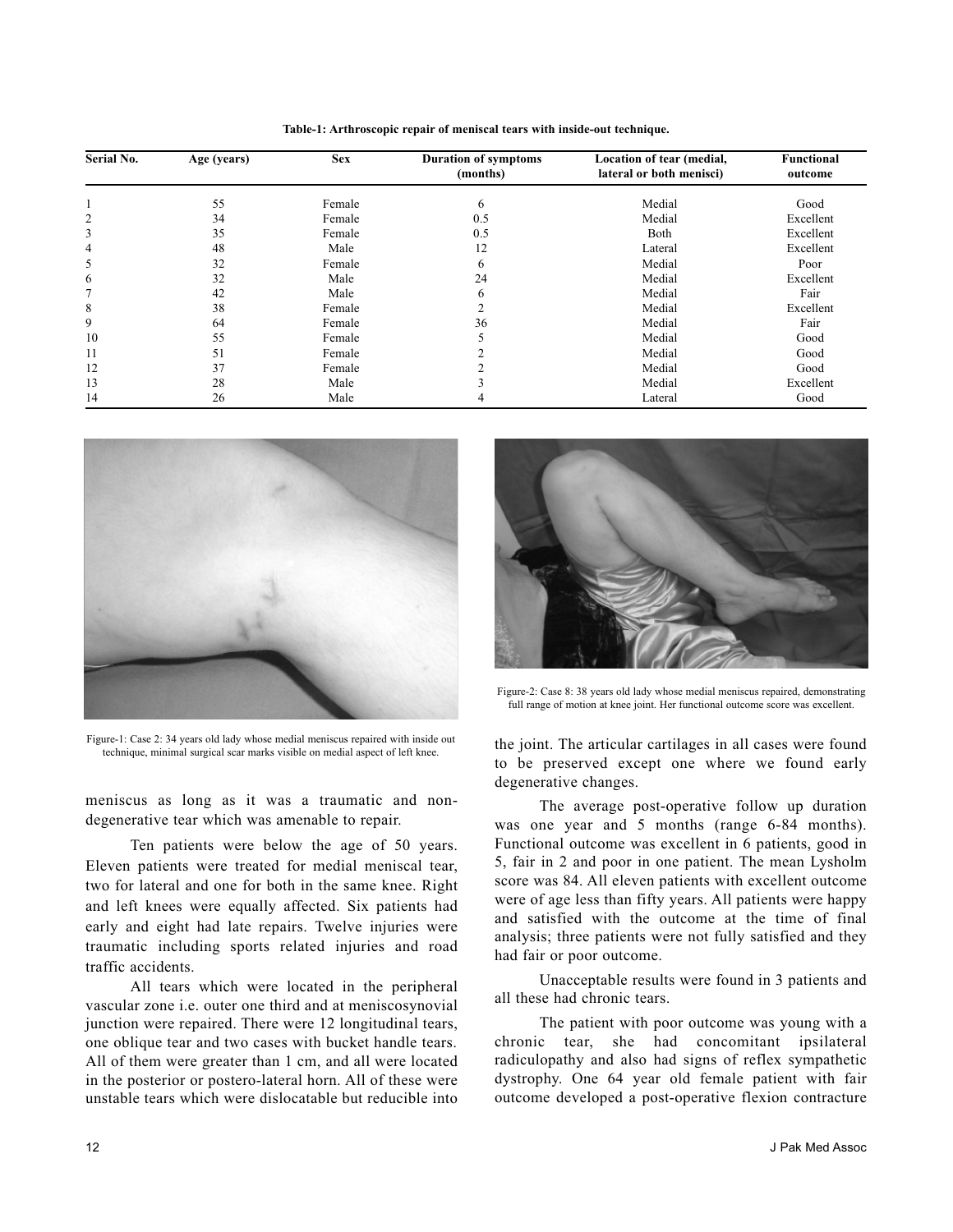of 15 degrees. She also had mild osteoarthritis of the medial compartment. Both patients with lateral meniscal repair had acceptable outcome.

One patient who underwent both medial and lateral meniscal repair for acute tears had an excellent outcome. One patient developed saphenous nerve neuralgia which was relieved gradually within six months without any surgical intervention.

#### **Discussion**

The clinical outcome of arthroscopic meniscal repair is reported variably in different reports. Hantes et al reported 95% success rate in 20 repairs with average follow up of 22 months, whereas Satish et al reported 66% success rate with average follow up of 21 months.14,15 Acceptable clinical outcome rate in this study was found in 78% of patients with average follow up of 18 months.

The mechanism of injury of original tear, whether traumatic or atraumatic may affect the outcome. Atraumatic tears are low energy tears usually found in knees with degenerative changes. One of the two patients with atraumatic tears in our study has fair outcome which is unsatisfactory. It is believed that healing potential of atraumatic tear is poor so it is not recommended to repair it, if the history is suggestive.

It was also noted that patients with excellent results were all relatively younger patients with ages less than fifty years. Mesiha et al also reported their observation that menisci in older patients are more vulnerable to degeneration hence failure of repair is common, leading to poor functional outcome.<sup>16</sup>

The failure rate of medial meniscal repair was 21.4% compared to none for the lateral meniscus. Other reports have also indicated a relatively higher failure rate of medial over lateral meniscal repairs.17,18

At present, there is no universal agreement as to what rehabilitation protocol is best. Shelbourne promoted a more aggressive approach and some believed in allowing range of motion and ambulation as tolerated immediately after the surgery, while others followed a restrictive rehabilitation programme.<sup>11</sup> Barber reported no significant difference in conservative and aggressive post-op regimen.<sup>19</sup> Rehabilitation protocol in this study was based on known guidelines.<sup>17</sup>

Henning et al reported that the failure rate in isolated meniscal repairs decreased from 41 to 8% with the use of fibrin clots.<sup>20</sup> Fibrin-clot augmentation is believed to aid meniscal healing by acting as a chemotactic and mitogenic stimulus for repair cells and

In our study better outcome was seen in repairs which were carried out within 3 months of initial injury. It is not clear from literature whether the time period from injury to repair has some role in prognosis. No significant difference was reported by Johnson et al in healing between early and late repairs.<sup>23</sup> However, other studies have demonstrated good success rate in early repairs.<sup>24</sup>

providing a scaffold for repair.21,22 Any such procedure

The incidence of complications is generally low in arthroscopic meniscal repair. The overall complication rate in our series was 14.2%. One patient with saphenous nerve neuralgia got relieved without surgical intervention. This is a known phenomenon on the medial side and usually subsides spontaneously.11,25

Some factors have been identified in this study which may influence the clinical results of meniscus repair which are worthy of further investigation. The isolated atraumatic meniscal tear in a stable knee may not be amenable to surgical repair, especially if presentation is delayed, even if the tear is 'peripheral'. The ideal postoperative rehabilitation programme in such cases may still need further refinement.

# **Conclusion**

Clinical healing and acceptable results were achieved in 78.6% patients undergoing repair for torn menisci. All patients with excellent results were relatively younger. Elderly patients with a concomitant osteoarthritis of the knee joint did have a satisfactory outcome. Early repairs within 3 months of injury give better results than late repairs.

#### **Disclaimer:**

The authors did not receive any funding or grants in support of their research.

#### **References**

- 1. Haklar U, Kocaoglu B, Nalbantoglu U, Tuzuner T, Guven O. Arthroscopic repair of radial lateral meniscus tear by double horizontal sutures with inside-outside technique. The knee 2008; 15: 355-9.
- 2. Voloshin AS, Wosk J. Shock absorption of menisectomised and painful knees: a comparative in vivo study. J Biomed Eng 1983; 5: 157-61.
- 3. Cox JS, Nye CE, Schaefer WW, Woodstein IJ. The degenerative effects of partial and total resection of meniscus in dogs' knees. Clin Orthop Relat Res 1975; 109: 178-83.
- 4. Fairbank TJ, Knee joint changes after menisectomy. J Bone Joint Surg Br 1948; 30B: 664-70.
- 5. Lynch MA, Henning CE, Glick KR Jr. Knee joint surface changes. Long term follow up meniscus tear treatment in stable anterior cruciate ligament reconstructions. Clin Orthop Relat Res 1983; 172: 148-53.
- 6. Turman KA, Diduch DR. Meniscal repair: indications and technique. J knee Surg 2008; 21: 154-62.